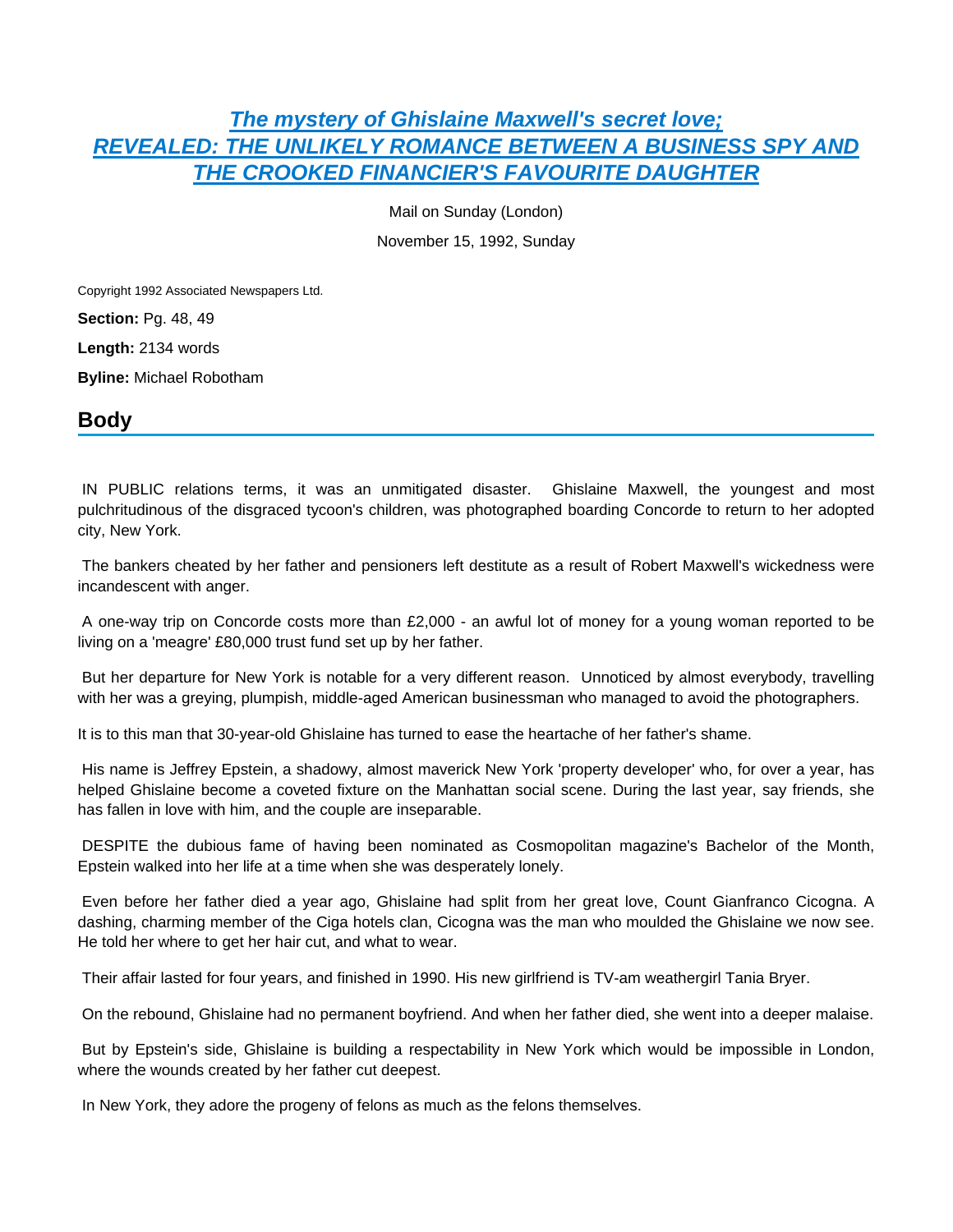#### The mystery of Ghislaine Maxwell's secret love;REVEALED: THE UNLIKELY ROMANCE BETWEEN A BUSINESS SPY AND THE CROOKED FINANCIER'S FAVOURITE DAUGHTER

 Epstein is the key. A fortnight ago, they were at a restaurant opening in Manhattan. Ghislaine was billed as the 'celebrity' invitee. She is also a regular guest at his Upper East Side apartment.

 His most public association with Ghislaine came, pointedly, when he sat next to her and her mother, Betty, at a tribute dinner at the Plaza Hotel last year in New York in Robert Maxwell's memory.

This was, for Ghislaine, the first step in publicly announcing her deep affection for him.

And yet, like much associated with the Maxwell clan, little is known about Mr Epstein.

 One outrageous story links him to the CIA and Mossad. Another that Epstein was a concert pianist. Yet another that he was a maths teacher at an exclusive girls school.

 THE most intriguing rumour is that he was a corporate spy hired by big businesses to uncover money that had been embezzled.

But what is the truth about him? Like Maxwell, Epstein is both flamboyant and intensely private.

 His telephone number is listed under the name 'Jeffrey Edwards'. The door bell at his home on East 69th Street simply carries the initials 'J.E.'

 Any request to speak to Jeffrey Epstein is met with the reply from a male voice: 'He may be here, or he may not. Who wants to know?'

 Ghislaine lived in a \$ 500-a-week one-bedroom apartment on the Upper East Side close to Jeffrey's home, but a fortnight ago she was reported to have moved to a cheaper studio apartment.

 His friends say Epstein's social rise has been accompanied by a remorseless attraction to well-connected, rich and beautiful women. One of his first notable dates was Nikki Haskell, a former TV talk-show hostess who met him six years ago. Haskell was giving some of the most prominent parties in New York, and Epstein, who lived close by, became a regular guest.

'Jeffrey didn't talk about his past, although he claimed to have been a concert pianist,' she said last week.

 f=ioniShe experienced Epstein's love of intrigue. 'He told me he was a spy hired by corporations to find major amounts of money which had been embezzled,' she says. 'He made it sound very exciting and glamorous.'

 Epstein escorted Haskell to the annual BEST Awards in New York, a meretricious event celebrating the best dressed people in America.

 Haskell said: 'In the middle, Jeffrey got up and said 'I have to go'. When I asked why, he said: 'Just look at me as a doctor who has to make a house call.' Who was he meeting at midnight on a Saturday?'

 Dorothy Sowell, another New York socialite, came across Epstein at roughly the same time. 'Jeffrey is the type of person whose stories sound far-fetched, but you never know when you will run into him,' she said at her Park Avenue apartment. 'There is something about him that must ring true.'

 Epstein told Dorothy Sowell that he had once been a stockbroker and investment banker for the Bear Stearns securities group. But the National Association of Securities Dealers has no record of him with that company.

 According to friends, Epstein was born and raised in New York. His parents were relatively poor, and now live in a house he bought for them in Palm Beach, Florida. He appears to have an inexhaustible supply of money and yet no one seems able to answer the question of precisely what the source is.

 HIS Madison Avenue office is decorated with fabulous works of art, and he ha been known to drive a Silver Spirit Rolls-Royce.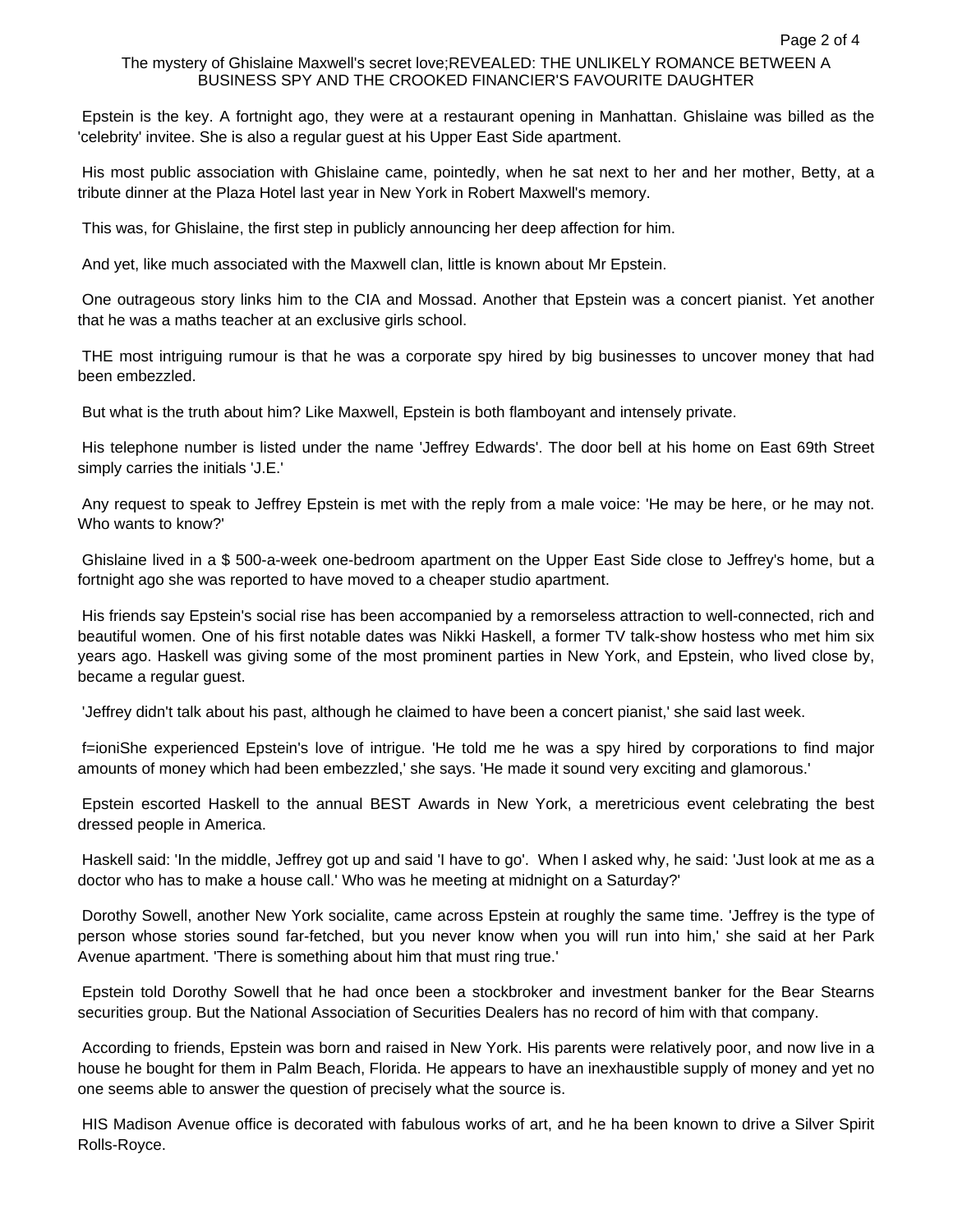### The mystery of Ghislaine Maxwell's secret love;REVEALED: THE UNLIKELY ROMANCE BETWEEN A BUSINESS SPY AND THE CROOKED FINANCIER'S FAVOURITE DAUGHTER

 He once lived in a building which also housed socialite and fashion guru, Mary McFadden, and several children of the Walkmeister family, part of New York's tightly-knit circle of Jewish philanthropists.

 According to a close friend, Epstein is now the right-hand man of Leslie Wexner, the founder of the Limited Corporation, a giant retailing chain. Ghislaine's New York friends are very supportive of her relationship with Epstein whom they see as a gentle father figure.

 When she first arrived in February 1991, in the wake of her father's triumphant entrance into Manhattan as the saviour of the New York Daily News, she had one important role - as Captain Bob's ticket into New York society. She accompanied him to all the right parties and helped to woo the Kennedy clan. When Kerry Kennedy, Robert Kennedy's daughter, was married Ghislaine was a guest.

 Recently, she was seen warmly greeting John Kennedy Jnr, JFK's only son, at a New York party. As they kissed on meeting their friendship was obvious.

 INDEED, men have always been important to Ghislaine. Some have been mere accessories. Others like Epstein, Svengali figures who appear worldly, she has fallen in love with.

'Jeffrey is much more like her father,' said one friend.

 But what is he - property developer, concert pianist, maths teacher, corporate treasure hunter, stockbroker, merchant banker or globe-trotting businessman?

A friend laughed. 'I think you'll find there is probably a bit of truth in all of them.'

 For Ghislaine and Epstein, the flamboyant departure on Concorde proved one thing: the girl shattered by her father's exposure as a crook, the girl who went to Manhattan to build a new life, is back doing what the Maxwells have always been good at: displaying a virulent sense of bravado in the face of intense hostility.

## **Graphic**

Pictures: MARINA GARNIER

## **Classification**

### **Language:** English

**Subject:** LAND USE & DEVELOPMENT (77%); MIDDLE AGED PERSONS (72%); TRUST ARRANGEMENTS (70%); REAL ESTATE DEVELOPMENT (67%); KEYBOARD INSTRUMENTS (60%); SINGERS & MUSICIANS (60%)

**Industry:** HOTELS & MOTELS (89%); REAL ESTATE DEVELOPMENT (67%); RESTAURANTS (63%); KEYBOARD INSTRUMENTS (60%); SINGERS & MUSICIANS (60%)

**Geographic:** NEW YORK, NY, USA (88%); LONDON, ENGLAND (52%); NEW YORK, USA (91%); UNITED STATES (79%)